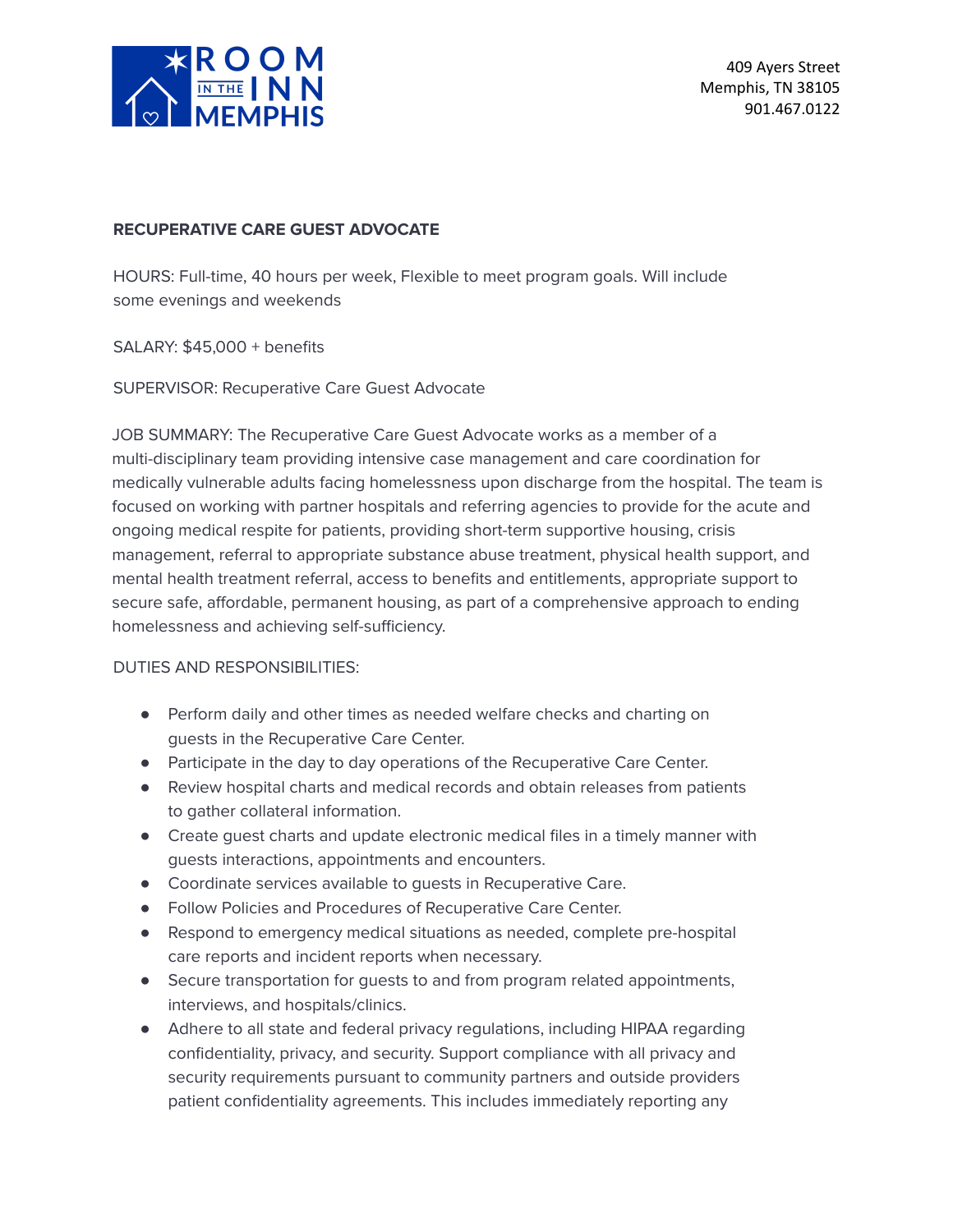breach of protected health information or personal identification information.

● Attend all mandatory training in a timely manner.

# DESCRIPTION OF OTHER DUTIES:

- Screen patient referrals at hospitals and other medical referral sources upon identification of appropriate guests for Recuperative Care.
- Work with Recuperative Care Director to encourage guests to coordinate their health care with their primary care provider.
- Develop, implement and maintain a case plan as needed for guests upon admission to the program.
- Assist guests in seeking opportunities for further treatment, care and services within the community.
- Attend weekly staff meeting and provide current information regarding guest participation in program and other activities.
- Work with Recuperative Care Director to ensure quality care for guests in Recuperative Care including helping to identify psychological, social and medical needs.
- Participate in compliance, quality assurance and quality improvement activities as directed.
- Perform other duties as assigned.

## PHYSICAL REQUIREMENTS:

- The requirements described here are representative of what must be done to successfully perform the essential job functions. Reasonable accommodations may be made to enable individuals with disabilities to perform the essential job function.
- Regularly required to sit, walk, stand, bend, and stoop to access information and materials in file cabinets shelves and closets
- Normal range of hearing and vision is required in this position with or without correction
- Must be able to work with background distractions
- Frequently requires use of equipment such as telephone, copiers, computers and fax machine
- Ability walk up stairs

## PERSONAL CHARACTERISTICS:

● Demonstrated ability to work effectively and collaboratively with a culturally diverse population of guests, other care providers, family and community members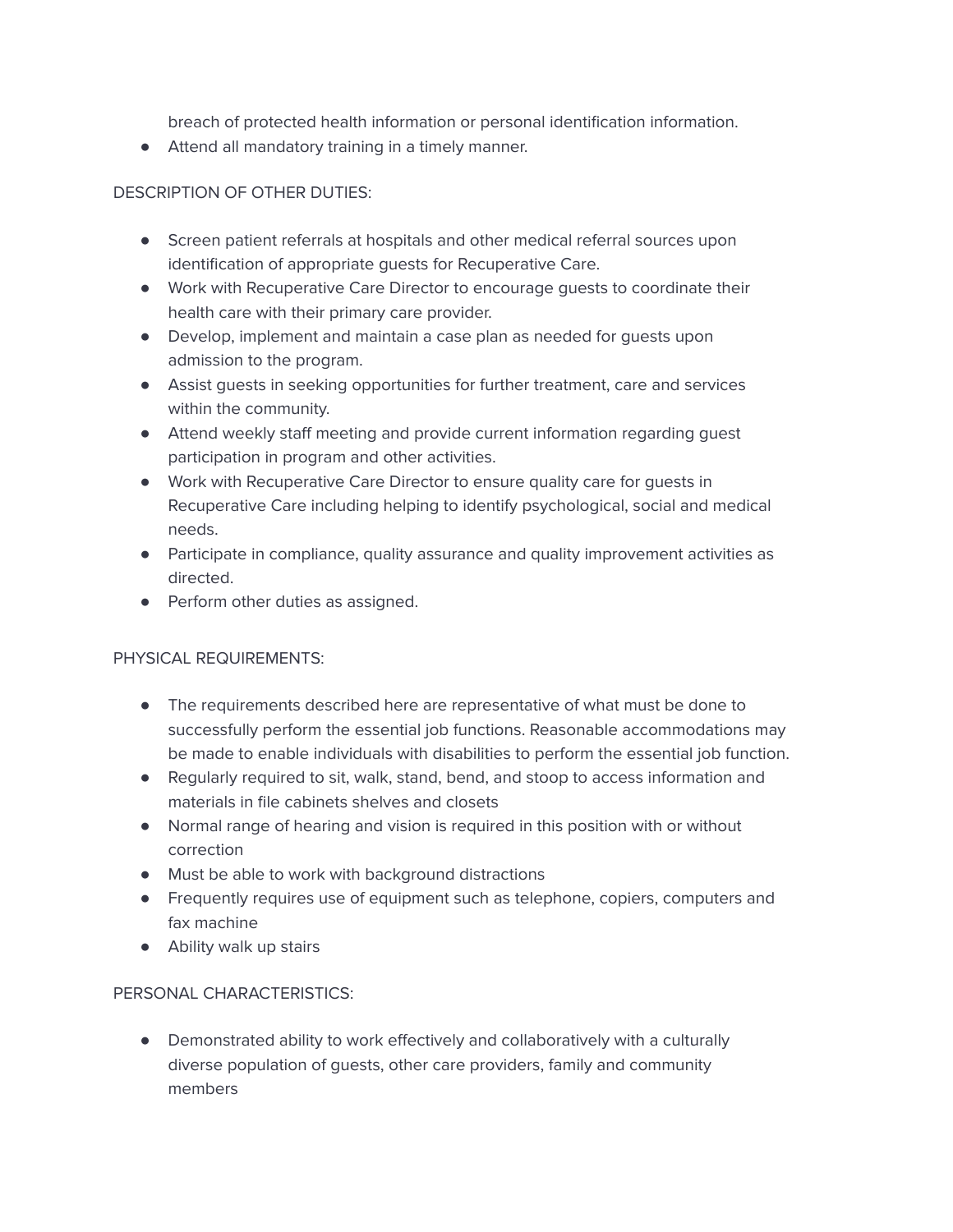- Ability to work collaboratively as a member of a team
- Ability to work as an effective advocate for guests
- Organized and detail oriented
- Ability to function under pressure
- Ability to be flexible, open and responsive to crisis management

#### QUALIFICATIONS:

- Strong organizational skills that reflect ability to perform and prioritize multiple tasks seamlessly with excellent attention to detail
- Very strong interpersonal skills and the ability to build relationships with stakeholders, including staff, board members, external partners and donors
- Expert level written and verbal communication skills
- Excellent computer skills are required; Google Workspace (Drive,Docs, Sheets), and use of electronic database software
- Demonstrated proactive approaches to problem-solving with strong decision-making capability
- Emotional maturity
- Highly resourceful team-player, with the ability to also be extremely effective independently
- Proven ability to handle confidential information with discretion, be adaptable to various competing demands, and demonstrate the highest level of customer/client service and response
- Demonstrated ability to achieve high performance goals and meet deadlines in a fast-paced environment
- Forward looking thinker, who actively seeks opportunities and proposes solutions

## EDUCATION & EXPERIENCE REQUIREMENTS:

- Bachelor's required; Master's preferred
- Minimum 5 years of experience with at risk members of the population
- Minimum 3 years of experience with social work/case management

This job description is not meant to be a complete listing of professional duties or responsibilities.

The Executive Director reserves the right to amend any job description and/or procedures. Every effort will be made to notify employees of changes within a reasonable amount of time.